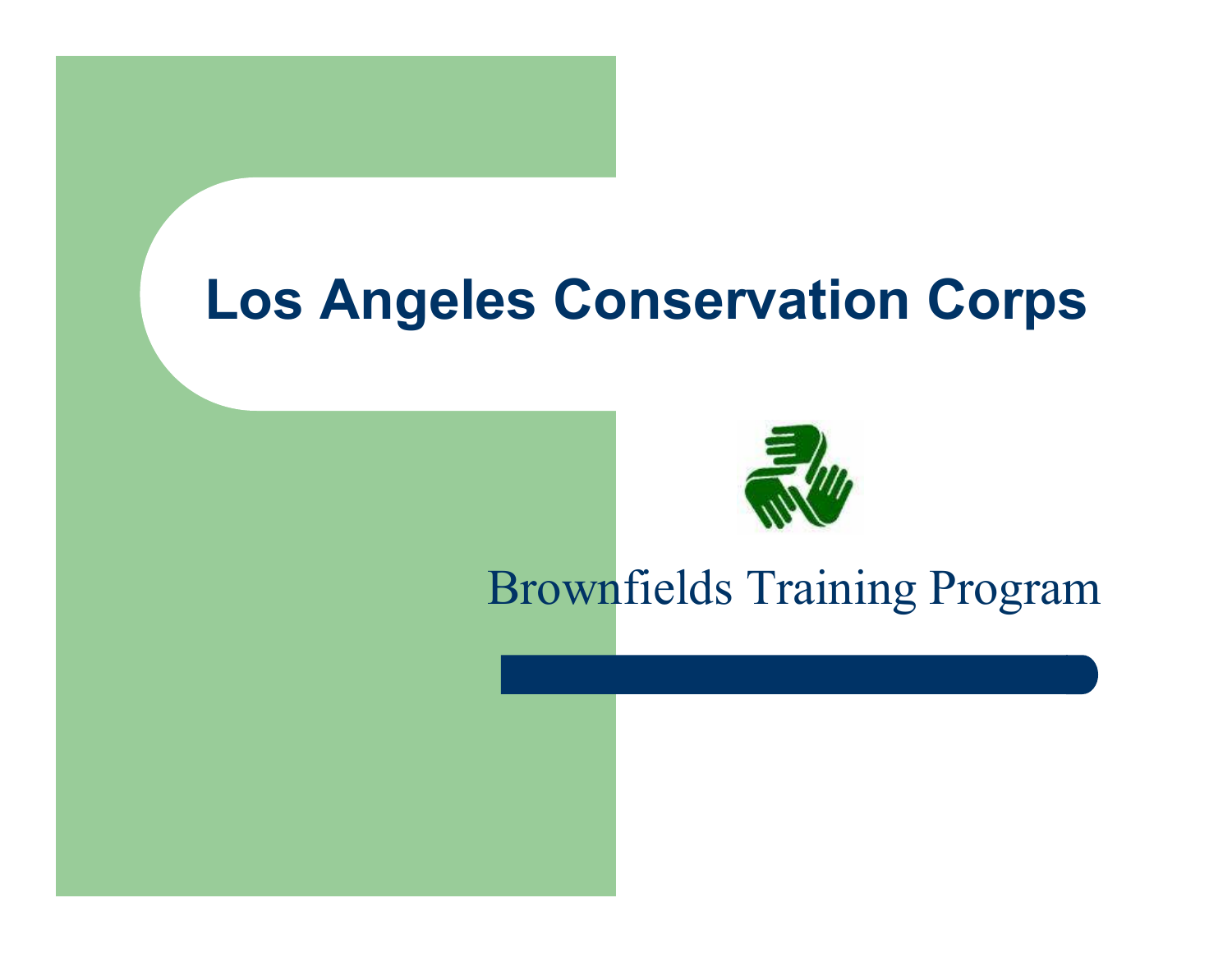

## About the L.A. Conservation Corps

- $\Box$  Trains youth 3 to 23 to care for themselves, the community and the environment by participating in classroom and service activities.
- • Established in 1986 by former U.S. Secretary of Commerce Mickey Kantor, and has developed into the largest nonprofit youth corps in the nation, employing thousands participants each year.
- • LACC's mission: To serve and uplift the diverse communities of Los Angeles, conserve the natural and human environment by providing young people with an opportunity for:
	- Developing the education and work skills needed to advance their personal and career opportunities;

 $\checkmark$ 

 $\checkmark$ 

 $\checkmark$ 

 $\checkmark$ 

- Creating stronger ties to their communities through community involvement and service;
	- Exploring avenues for personal growth and development in <sup>a</sup> respectful and nurturing environment and
	- Developing leadership skills to contribute to the advancement of all people.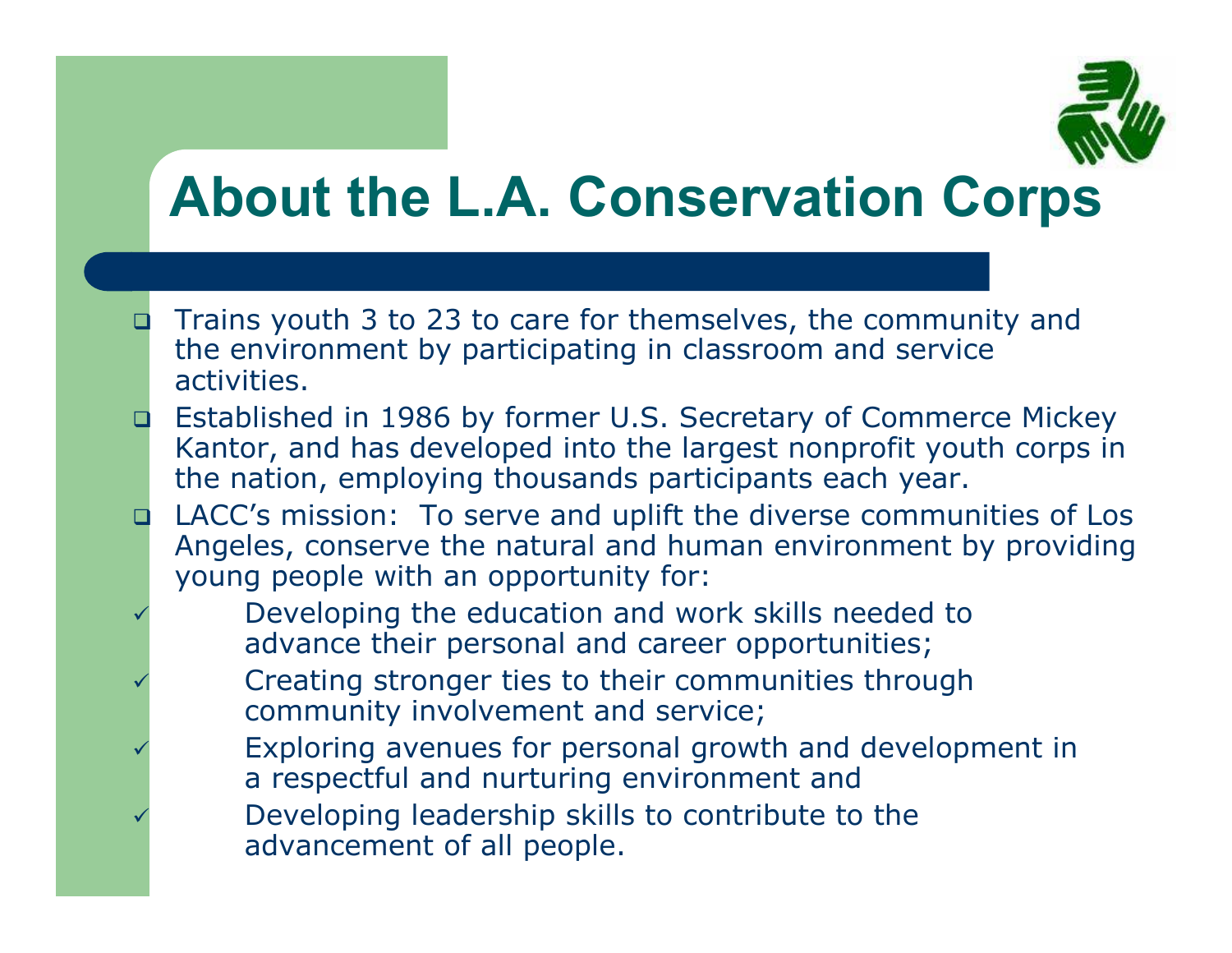### About LACC's Brownfields Trainin

- Life Skills: Sexual Harassment, Conflict Resolution, Resume Writing, Interview Skills
- Environmental Certifications: Lead, Asbestos, HAZWOPER
- Other Industry related certifications: CPR/First-Aid, 10-Hr Cal-OSHA, Forklift
- Construction Technology: Pre-apprentice Construction Training by journey-level carpenter
- Job placement and tracking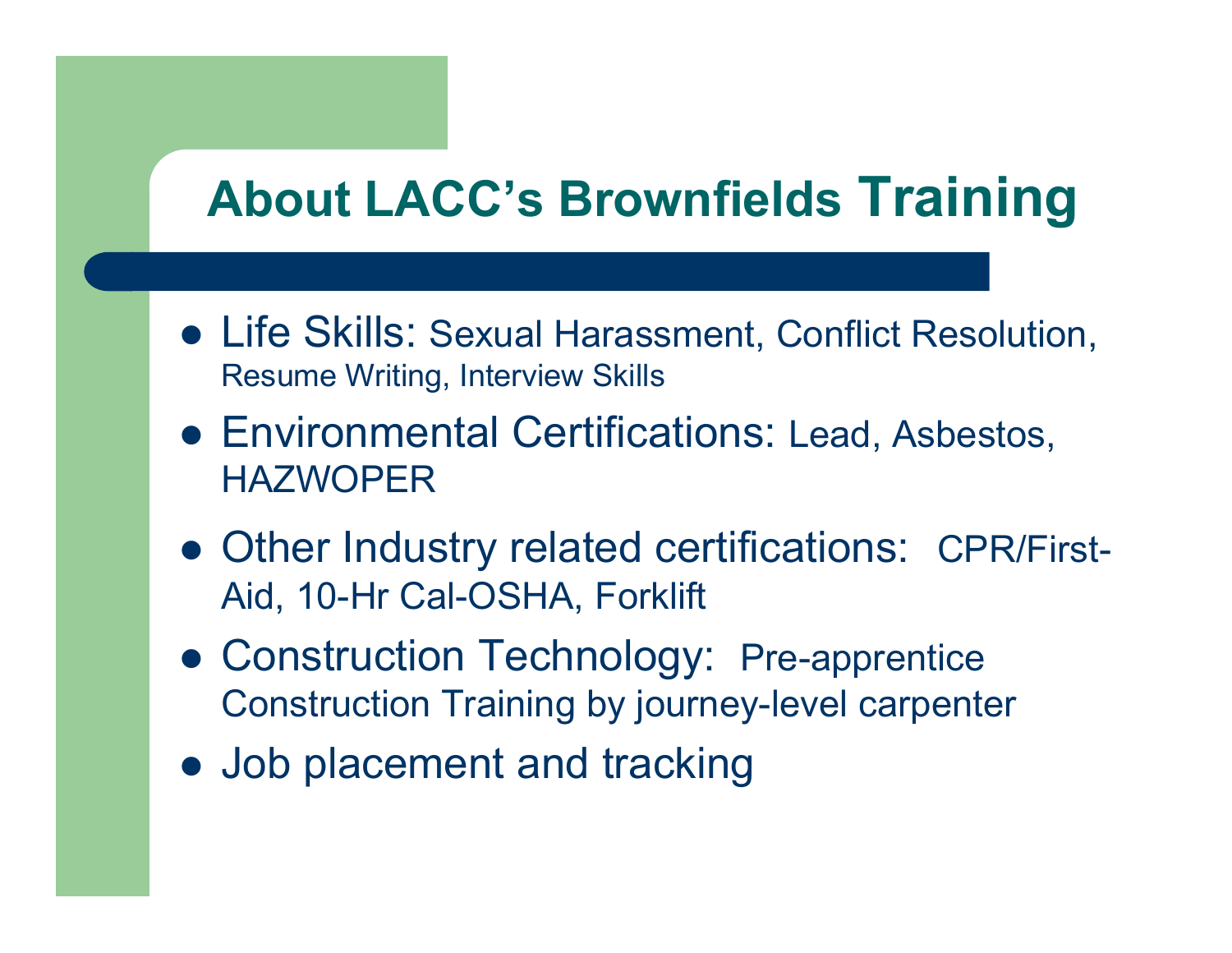

# About LACC's Partnerships

LACC works cooperatively with

- Center to Protect Workers' Rights
- EPA/City of Los Angeles Brownfields
- Local union and non-union employers
- Local One-Stops and WorkSource Centers
- Local community-based organizations
- Los Angeles Department of Corrections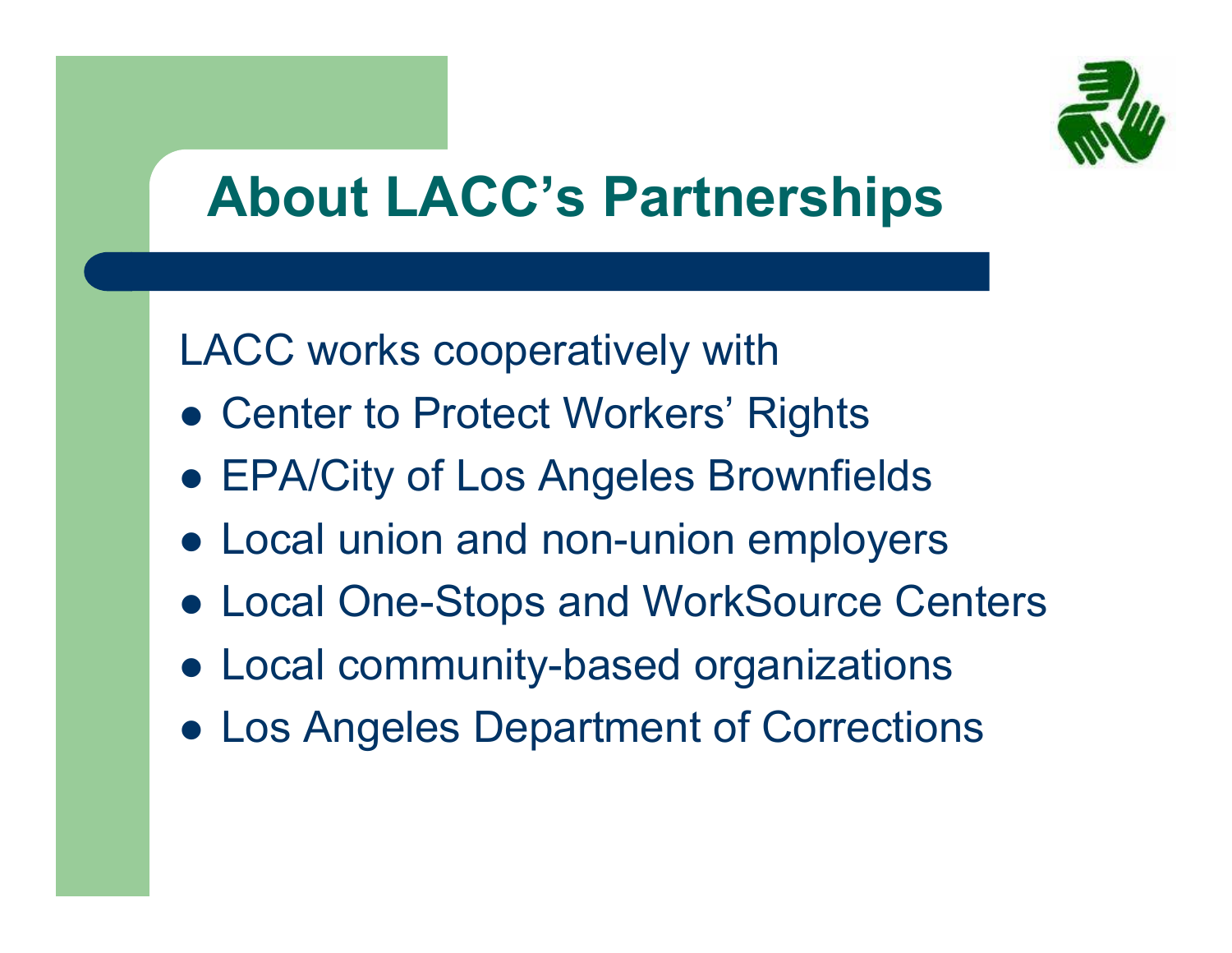

### LACC's Brownfields Advisory Board

- The Joint Apprenticeship Trust for Asbestos and Insulators Local 5
- L.A. County GAIN & GROW Programs
- City of Los Angeles Community Development **Department**
- •City of Los Angeles Environmental Affairs Department
- Community Centers Inc.
- I.Q. Personnel
- Healthy Homes Collaborative
- **Environmental Detectives**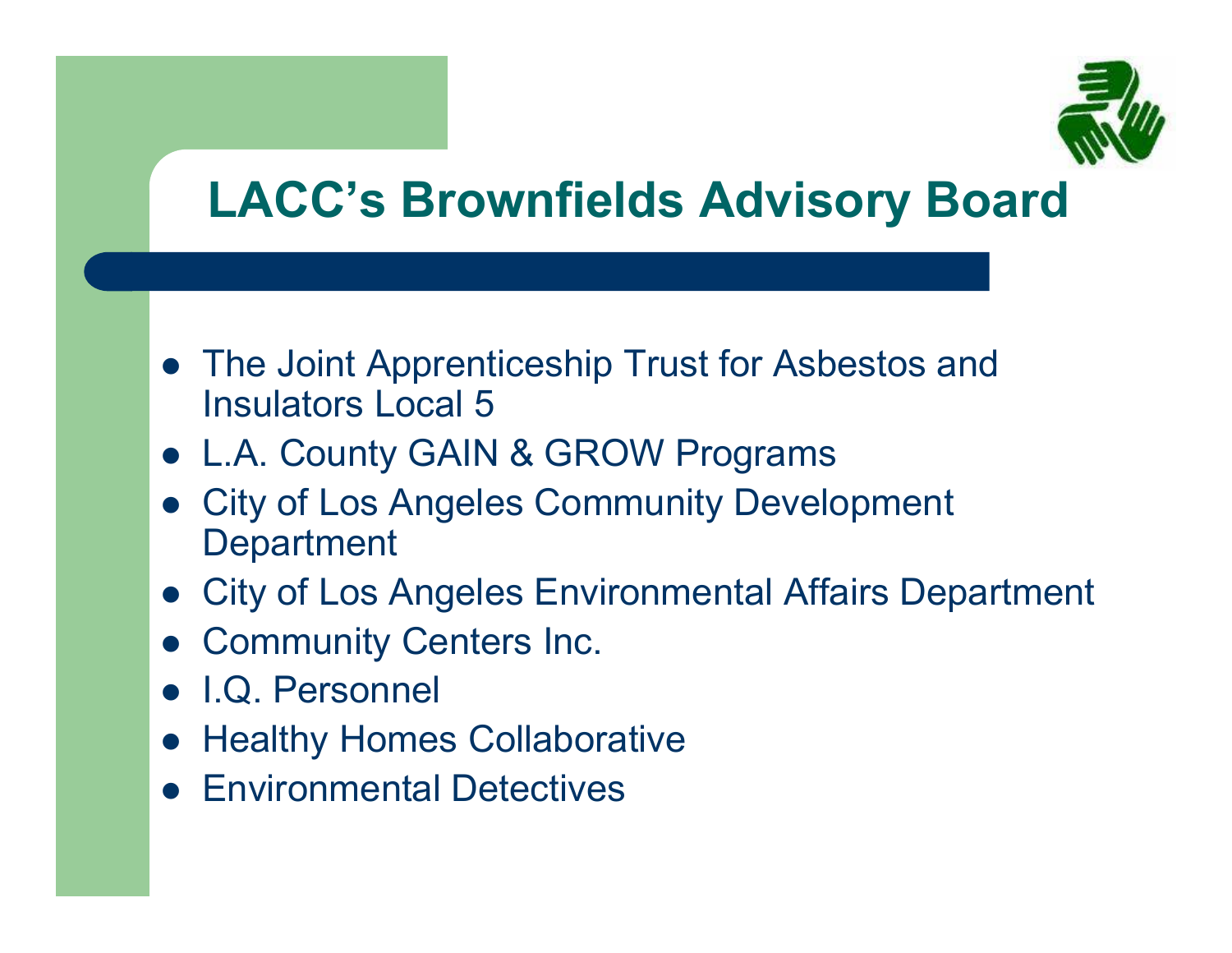

## How Each Partner Benefits:

- Government departments want visibility and public support for their programs
- Non-government organizations want visibility and public and corporate support (resources)
- Companies want a return on investment and to be good corporate citizens

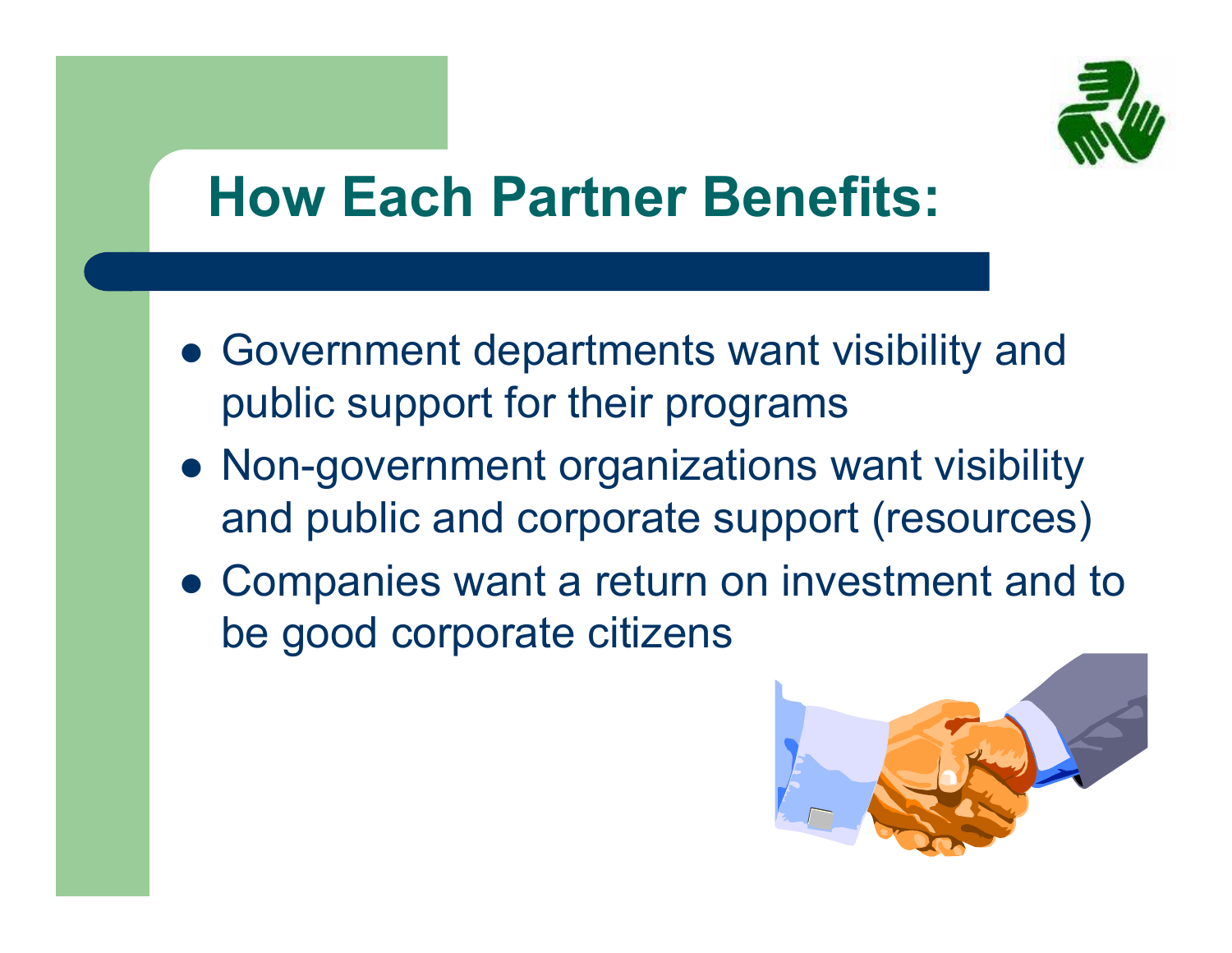

# Evaluation of Partnerships

- Current and developing partnerships are monitored and discussed at advisory board meetings at the start
- Ongoing evaluations identify what elements contributed to the success or failure of the initiative
- Build on the strengths that these evaluations identify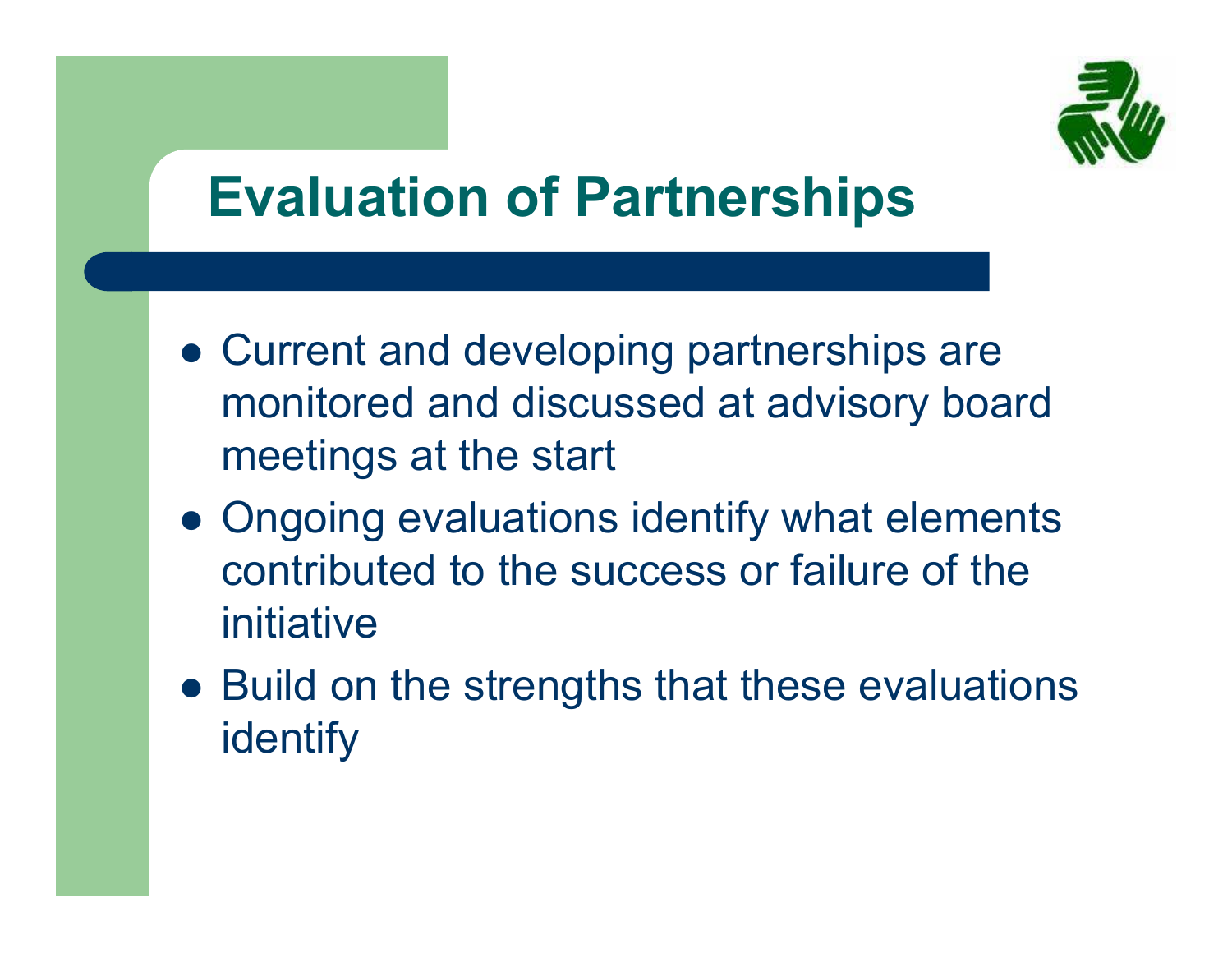

### LACC Brownfields and Environmental **Detectives**

About Environmental Detectives Inc.

- Minority Owned Consulting Firm
- Specialized consulting services in: Asbestos Survey and Inspection, Asbestos Design and Specifications, Abatement Observations and Air Monitoring, Lead Based Inspection and Abatement Monitoring, XFR Lead Based Paint Measurements, Mold and Bacteria Analysis, Underground Storage Tank, Air Quality Testing, Site Assessment And Remediation, Phase I, II, and III.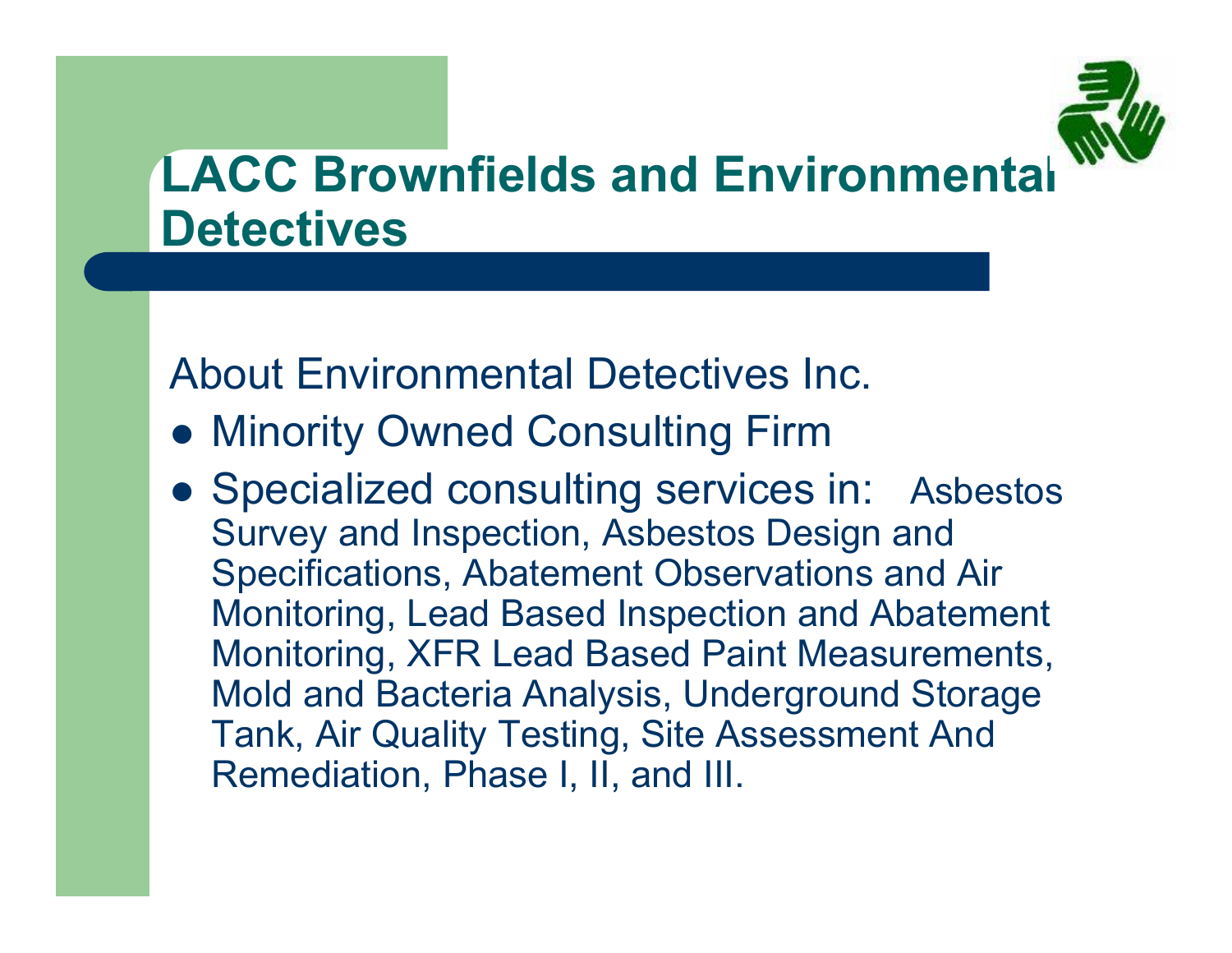

## EDI's Commitment to LACC's **Brownfields Training Program**

- •Provide mentoring to current students and graduates of the LACC's Brownfields Training Program •Assist graduates in finding low-cost trainings for further education in the environmental field
- •Provide on-the-job training to graduates interested in pursuing careers in environmental consulting
- •Provide job placement assistance and referrals to qualified graduates
- •Evaluate screening and selection process and provide employer insight that allows training to remain effective • Assist in trainings and provide workshops for students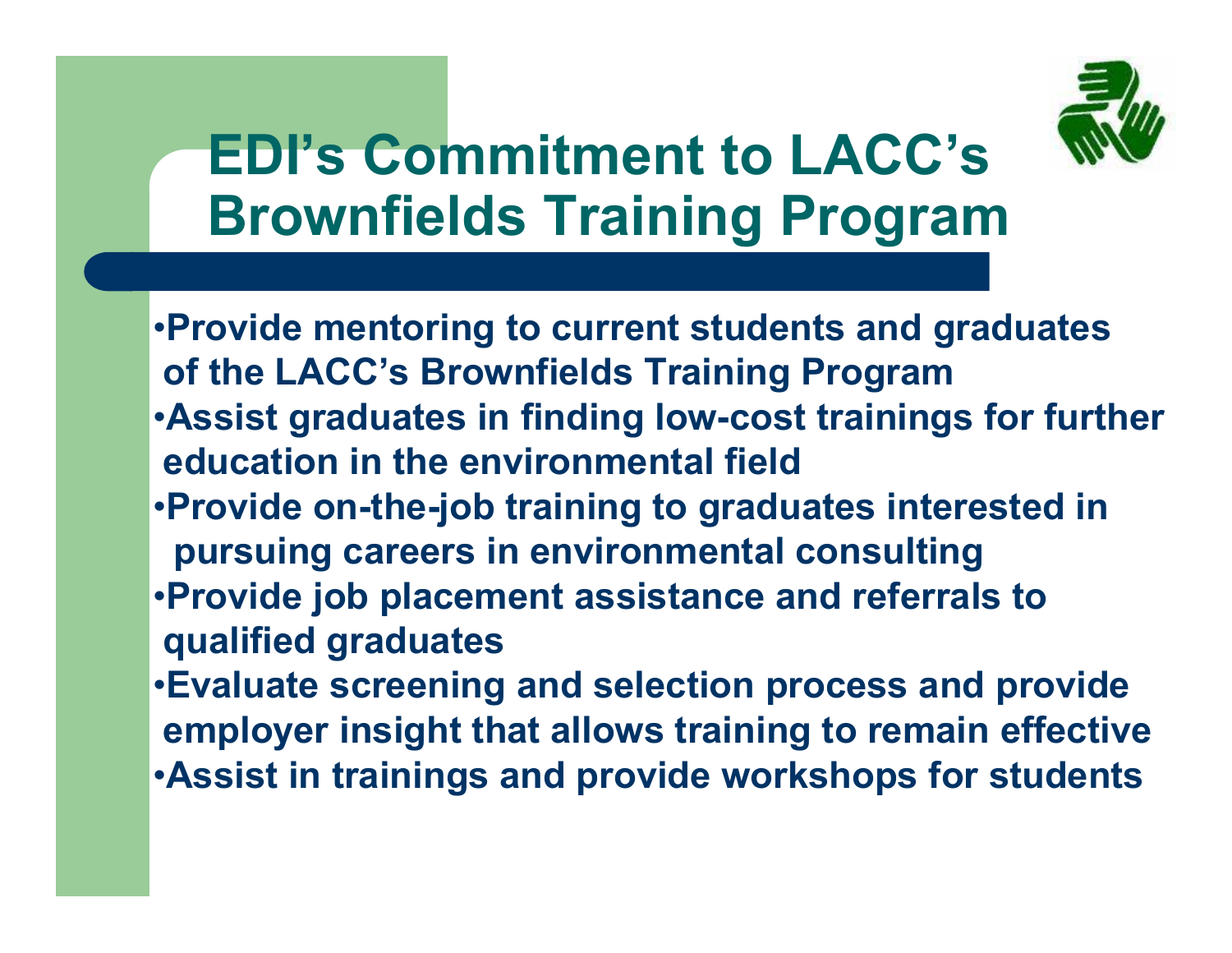## Results From Partnerships

- Increased employer pool year-round
- Request For Proposals (RFP) and Contracts contain language requesting for hire LACC's Brownfields graduates
- Union enrollment dues waived or reduced
- Employer monetary contributions (participant miscellaneous fees)
- LACC is the "go to" for environmental workers
- Part-time job placement and experience prior to graduation date